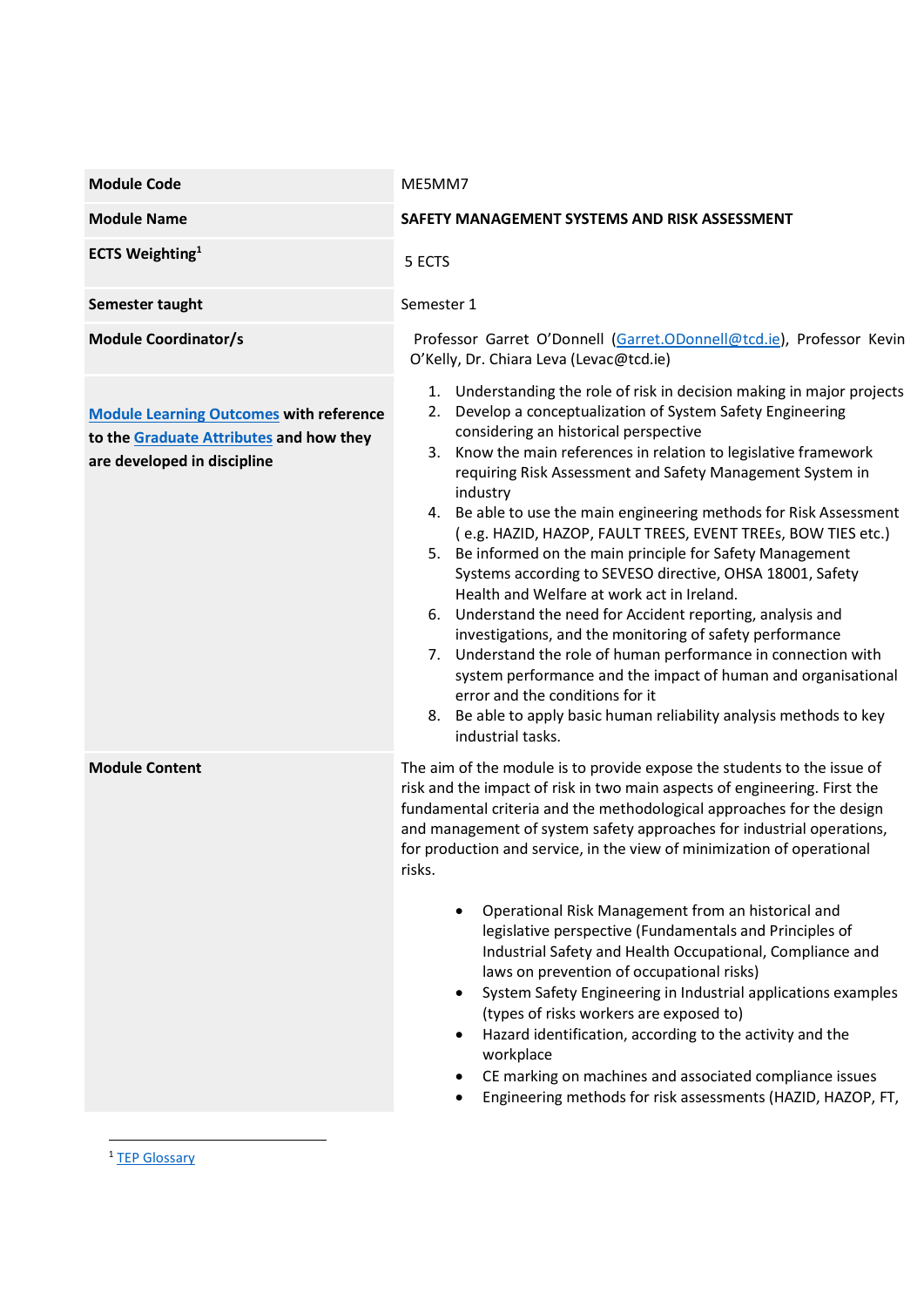|                                      | ET, BOWTIE)<br>Human and Organisational risk factors analysis<br>$\bullet$<br>• Human Reliability Assessment<br>Occupational Safety Management (methods for reducing the<br>$\bullet$<br>incidence of accidents, occupational hazards and diseases of<br>the worker, in and out of their work environment)<br>Hierarchy of controls. Fundamentals of industrial hygiene<br>$\bullet$<br>(Selection, use and maintenance of Personal Protective<br>Equipment)<br>Monitoring safety Performance (Accident reporting and<br>analysis)<br>Seminar: safety management in two industrial examples<br>(inviting the safety managers or equivalent domain specialists)<br>Project Risk Management<br>$\bullet$<br>Group work on a real world scenario, report preparation and<br>$\bullet$<br>review<br>Due to Covid-19, the following changes to the normal teaching<br>methods apply, and the same will apply in case of a new possible<br>lockdown scenario during teaching term:<br>All lectures and tutorials will be delivered online using Blackboard<br>$\bullet$<br>Collaborate Ultra or Microsoft Teams. These sessions will be recorded<br>and available for viewing at a later time.<br>The end of semester exam modalities will be online/remote, although<br>$\bullet$<br>this is subject to change and will follow College guidelines (60% of the<br>module mark)<br><b>Graduate Attributes: levels of attainment</b><br>To act responsibly - Attained<br>To think independently - Enhanced<br>To develop continuously - Enhanced<br>To communicate effectively - Attained |
|--------------------------------------|-----------------------------------------------------------------------------------------------------------------------------------------------------------------------------------------------------------------------------------------------------------------------------------------------------------------------------------------------------------------------------------------------------------------------------------------------------------------------------------------------------------------------------------------------------------------------------------------------------------------------------------------------------------------------------------------------------------------------------------------------------------------------------------------------------------------------------------------------------------------------------------------------------------------------------------------------------------------------------------------------------------------------------------------------------------------------------------------------------------------------------------------------------------------------------------------------------------------------------------------------------------------------------------------------------------------------------------------------------------------------------------------------------------------------------------------------------------------------------------------------------------------------------------------------------------------------------------|
| <b>Teaching and Learning Methods</b> | This module is typically a modest group size environment and sub divided<br>as necessary for group project activity. Hence the class forms the basis for<br>discussion on topics, as well as more formal podium style lectures.<br>Examples related in the class are often research led through discussion on<br>leading research projects. Visiting/guest lectures include industry domain<br>specialists e.g safety managers as well as visiting researchers specialising<br>in risk in industrial systems. This model will be used as much as possible<br>using online tools such as Blackboard/Teams with mix of larger group<br>online lectures and smaller team group meetings.<br>For semester 1, all lectures and tutorials/project sessions will be delivered<br>online using Blackboard Collaborate Ultra. These sessions will be recorded<br>and available for viewing via Blackboard at a later time.<br>Continuous assessment with be used.                                                                                                                                                                                                                                                                                                                                                                                                                                                                                                                                                                                                                          |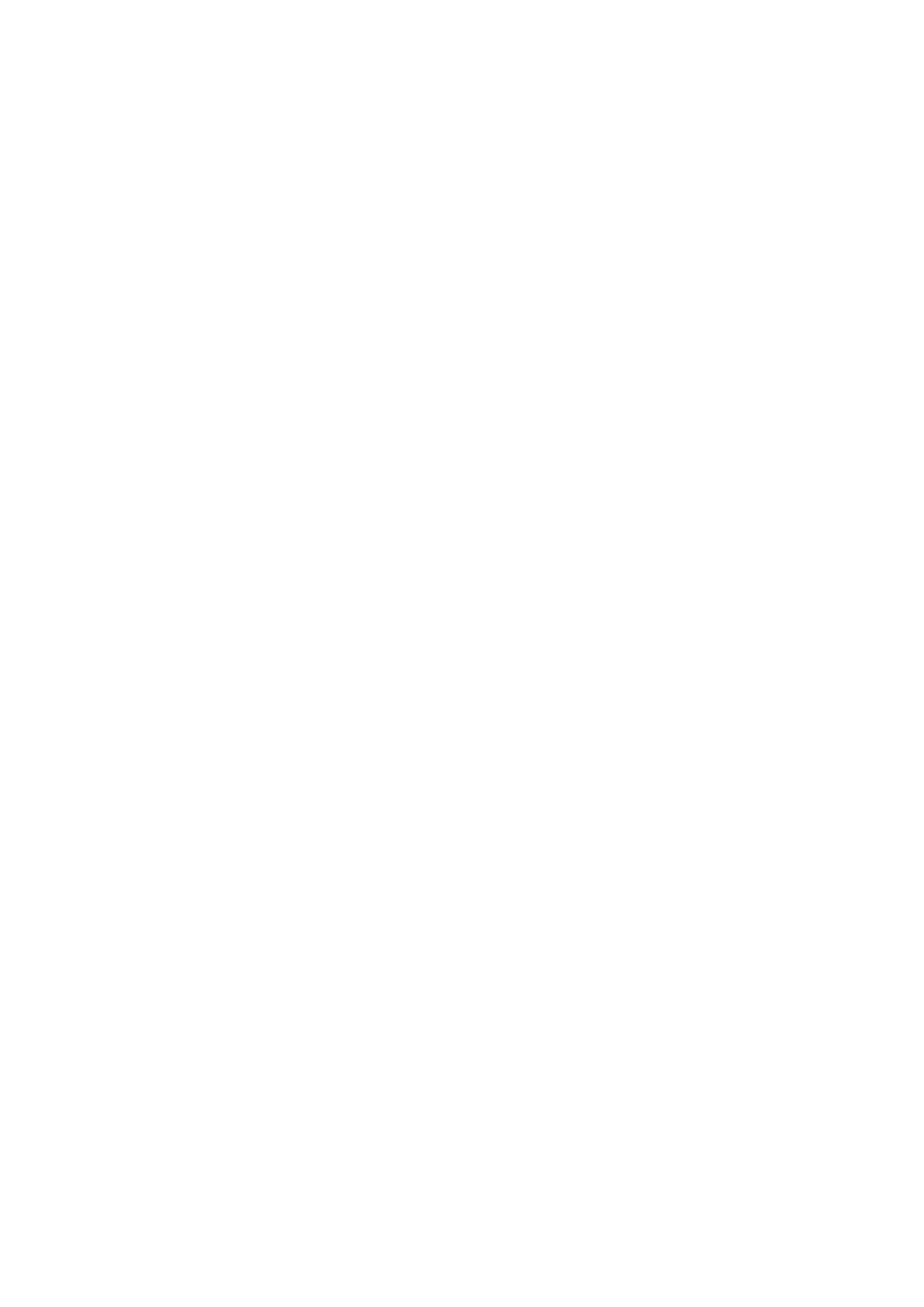| <b>Assessment Details<sup>2</sup></b><br>Please include the following:<br><b>Assessment Component</b><br>$\bullet$<br><b>Assessment description</b><br>$\bullet$<br><b>Learning Outcome(s) addressed</b><br>$\bullet$<br>% of total<br><b>Assessment due date</b> | Assessment<br>Component                                                                                                                                                                                                                                                                                                                                                                                                                                                                                                                                                                                                                                                                                                                                          | <b>Assessment Description</b> | LO<br>Addressed | % of<br>total | Week<br>due |  |
|-------------------------------------------------------------------------------------------------------------------------------------------------------------------------------------------------------------------------------------------------------------------|------------------------------------------------------------------------------------------------------------------------------------------------------------------------------------------------------------------------------------------------------------------------------------------------------------------------------------------------------------------------------------------------------------------------------------------------------------------------------------------------------------------------------------------------------------------------------------------------------------------------------------------------------------------------------------------------------------------------------------------------------------------|-------------------------------|-----------------|---------------|-------------|--|
|                                                                                                                                                                                                                                                                   | Assignments                                                                                                                                                                                                                                                                                                                                                                                                                                                                                                                                                                                                                                                                                                                                                      | Individual                    | $1 - 7$         | 60%           | <b>Wk12</b> |  |
|                                                                                                                                                                                                                                                                   | Assignments                                                                                                                                                                                                                                                                                                                                                                                                                                                                                                                                                                                                                                                                                                                                                      | <b>Group Assignments</b>      | 2,6,7           | 40%           | <b>Wk12</b> |  |
| <b>Reassessment Requirements</b>                                                                                                                                                                                                                                  | See lecturers                                                                                                                                                                                                                                                                                                                                                                                                                                                                                                                                                                                                                                                                                                                                                    |                               |                 |               |             |  |
| <b>Contact Hours and Indicative Student</b><br>Workload <sup>2</sup>                                                                                                                                                                                              | <b>Contact hours: 33 Hours</b><br>Independent Study (preparation for course and review of<br>materials):33                                                                                                                                                                                                                                                                                                                                                                                                                                                                                                                                                                                                                                                       |                               |                 |               |             |  |
|                                                                                                                                                                                                                                                                   | Independent Study (preparation for assessment, incl. completion<br>of assessment):33                                                                                                                                                                                                                                                                                                                                                                                                                                                                                                                                                                                                                                                                             |                               |                 |               |             |  |
| <b>Recommended Reading List</b>                                                                                                                                                                                                                                   | Roland, H. E. & Moriarty, B. (1990). System Safety Engineering<br>$\bullet$<br>and Management (2nd ed.). New York, NY: John Wiley &<br>Sons.<br>Bedford, T. & Cooke, R. M. (2001). Probabilistic Risk Analysis:<br>Foundations and Methods. Cambridge: Cambridge University<br>Press.<br>Reason, J. (1997). Managing the risks of organisational<br>$\bullet$<br>accidents. Aldershot, United Kingdom: Ashgate<br>Reason J Human Error Cambridge University Press 1990.<br>Trevor Kletz Critical Aspects of Safety and Loss Prevention<br>٠<br>(1990) Butterworths<br>Trevor Kletz Lessons from Disaster - How Organisations Have<br>$\bullet$<br>No Memory and Accidents Recur(1993) IChemE<br>Trevor Kletz Hazop and Hazan 4th ed (1999) Taylor & Francis<br>٠ |                               |                 |               |             |  |
| <b>Module Pre-requisite</b>                                                                                                                                                                                                                                       | Recommended: Advanced Manufacturing modules, Supply Chain<br>Management or equivalent from visiting institutions                                                                                                                                                                                                                                                                                                                                                                                                                                                                                                                                                                                                                                                 |                               |                 |               |             |  |
| <b>Module Co-requisite</b>                                                                                                                                                                                                                                        | Na                                                                                                                                                                                                                                                                                                                                                                                                                                                                                                                                                                                                                                                                                                                                                               |                               |                 |               |             |  |

<sup>&</sup>lt;sup>2</sup> TEP Guidelines on Workload and Assessment